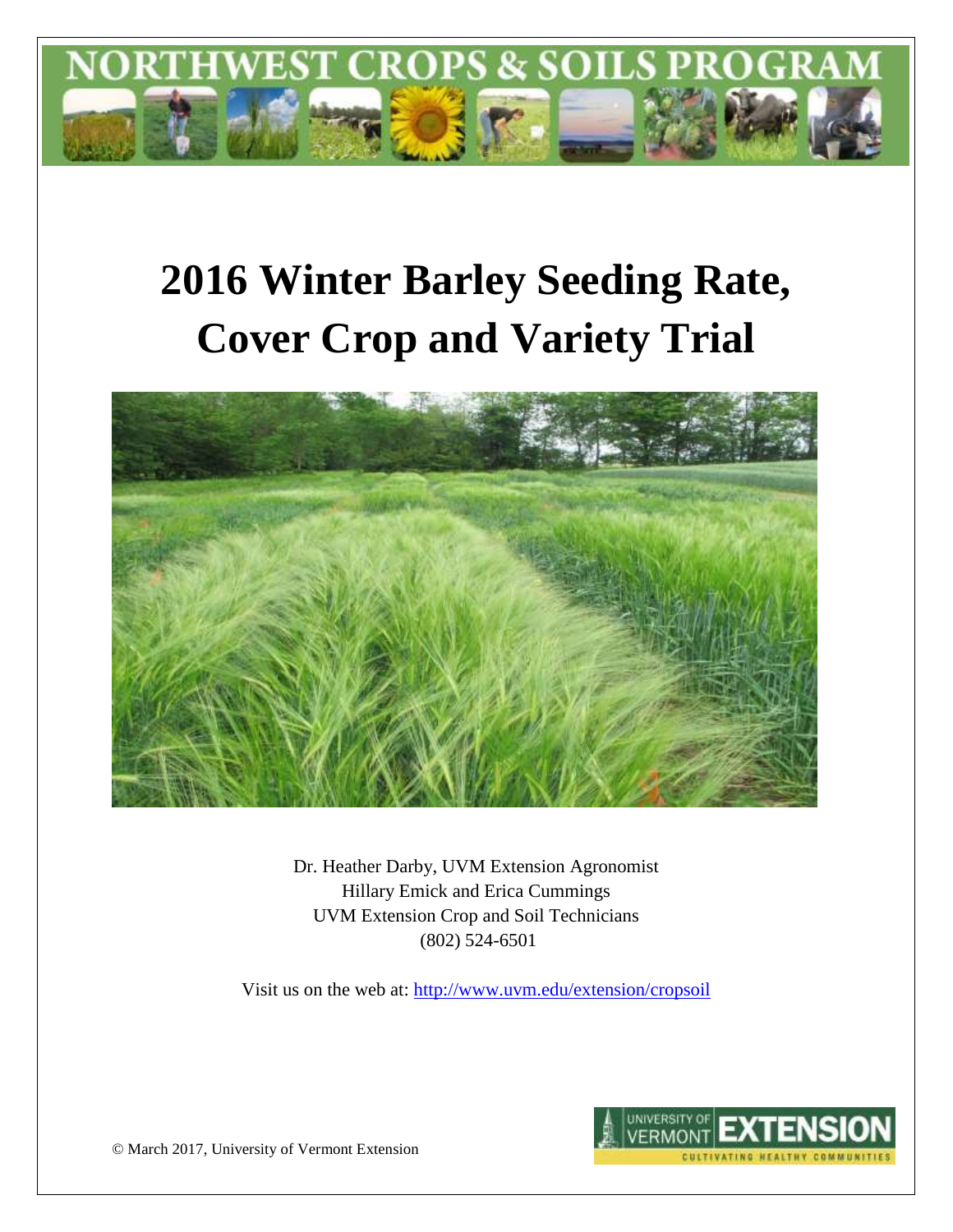## **2016 WINTER BARLEY SEEDING RATE, COVER CROP, AND VARIETY TRIAL Dr. Heather Darby, University of Vermont Extension heather.darby[at]uvm.edu**

With the revival of the small grains industry in the Northeast and the strength of the locavore movement, craft breweries and distilleries have expressed an interest in sourcing local barley for malting. Malting barley must meet specific quality characteristics such as low protein content and high germination. Many farmers are also interested in barley as a concentrated, high-energy feed source for livestock. Depending on the variety, barley can be planted in either the spring or fall, and both two- and six-row barley can be used for malting and livestock feed. Winter barley has not been traditionally grown in the Northeast due to severe winterkill. However, newly developed varieties and a changing climate have encouraged our team to investigate this crop for the area. In 2015, we undertook this project in coordination with the University of Massachusetts to evaluate the effects of winter barley variety, seeding rate, and nitrogen (N) fixing cover crops on barley yields and quality.

# **MATERIALS AND METHODS**

The winter barley trial was carried out at Borderview Research Farm in Alburgh, VT. The experimental design was a randomized complete block with split-split plots and four replicates. The main plots were cover crops tilled into the soil prior to planting the winter barley crop. The three cover crop treatments (crimson clover, sun hemp, and a crimson clover/sun hemp mix) were planted on 17-Jul 2015. The first split plot was two varieites of winter barley (Endeavor and Wintmalt) planted on 15-Sep 2015 and the second split plot was three seeding rates (300, 400 and 500 seeds per square meter). The seedbed was prepared by conventional tillage methods. Plots were 5' x 20' and were seeded into a Benson rocky silt loam at 125 lbs ac<sup>-1</sup> with a Great Plains cone seeder. Rows were spaced at 6". All plots were managed with practices similar to those used by producers in the surrounding areas (Table 1).

Cover crop populations, heights and biomass samples were collected 9-Sep 2015. Fall barley populations were taken on 5-Nov 2015 by counting the number of plants in two twelve inch sections. Soil samples were also collected on this date and evaluated for soil nitrates. Winter survival was assessed by a visual estimate on 25-Apr 2016.

| <b>Trial information</b>         | Alburgh, VT<br><b>Borderview Research Farm</b> |  |  |  |
|----------------------------------|------------------------------------------------|--|--|--|
| Soil type                        | Benson rocky silt loam                         |  |  |  |
| <b>Previous crop</b>             | corn                                           |  |  |  |
| Seeding rate (plants $m^{2-1}$ ) | 300, 400 and 500                               |  |  |  |
| Row spacing (in)                 | 6                                              |  |  |  |
| <b>Replicates</b>                |                                                |  |  |  |
| <b>Planting date</b>             | 15-Sep 2015                                    |  |  |  |
| <b>Harvest date</b>              | 8-Jul 2016                                     |  |  |  |
| Harvest area (ft)                | $5 \times 20$                                  |  |  |  |
| <b>Tillage operations</b>        | Fall plow, spring disk & spike tooth<br>harrow |  |  |  |

**Table 1. Winter barley agronomic characteristics and trial information.**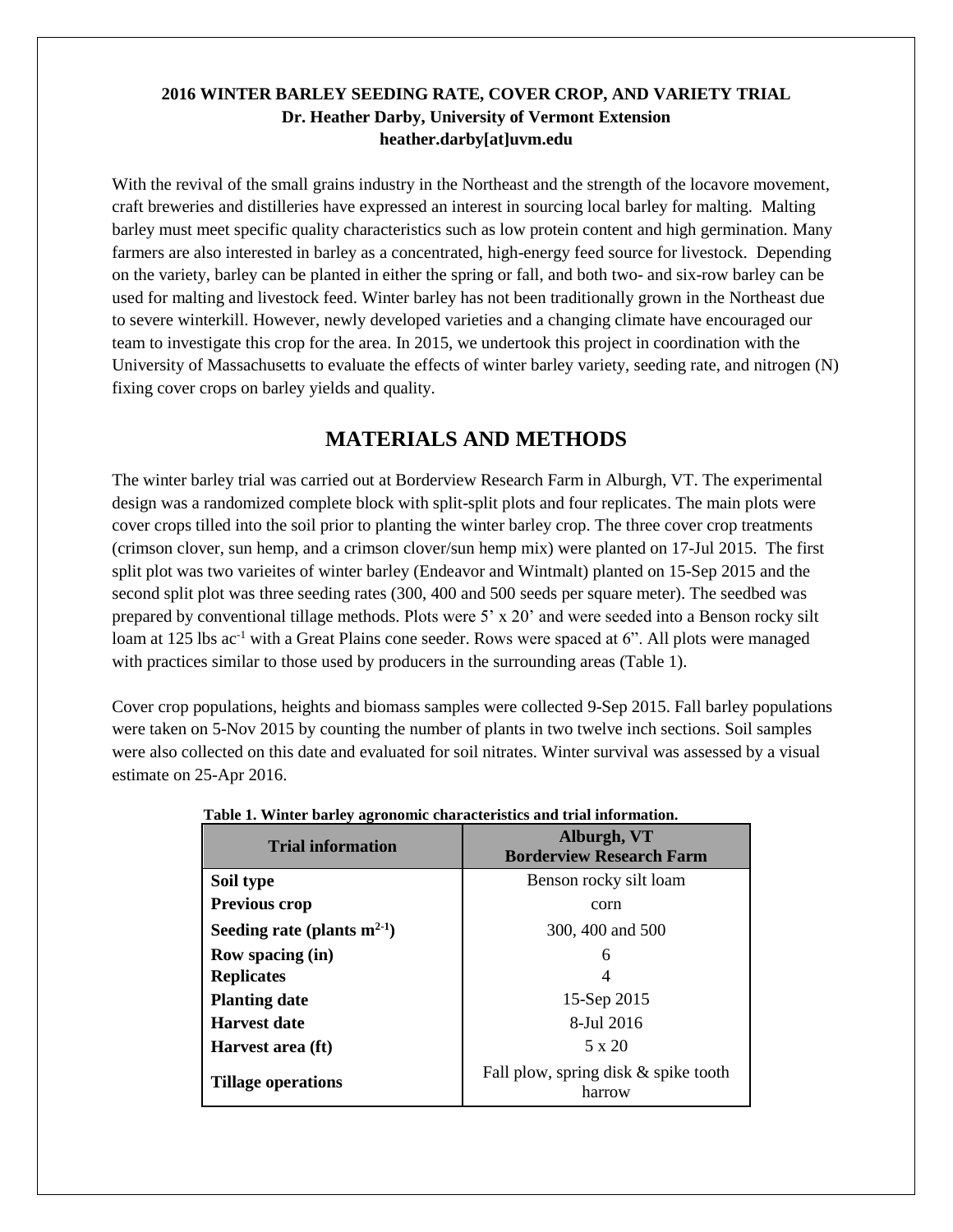All varieties were harvested with an Almaco SPC50 small plot combine on 8-Jul 2016. Following the harvest of winter barley, seed was cleaned with a small Clipper cleaner. A one-pound subsample was collected to determine quality. Quality measurements included standard testing parameters used by commercial malt houses. Harvest moisture was determined for each plot using a DICKEY-john M20P moisture meter. Test weight was measured using a Berckes Test Weight Scale, which weighs a known volume of grain. Subsamples were ground into flour using the Perten LM3100 Laboratory Mill, and were evaluated for crude protein content using the Perten Inframatic 8600 Flour Analyzer. In addition, falling number for all barley varieties was determined using the AACC Method 56-81B, AACC Intl., 2000 on a Perten FN 1500 Falling Number Machine. Samples were also analyzed for Deoxynivalenol (DON) using the Veratox DON 2/3 Quantitative test from the NEOGEN Corp. This test has a detection range of 0.5 to 5 ppm. Each variety was evaluated for seed germination by incubating 100 seeds in 4.0 mL of water for 72 hours and counting the number of seeds that did not germinate.

Data was analyzed using mixed model analysis procedure of SAS (SAS Institute, 1999). Replications were treated as random effects, and treatments were treated as fixed. Mean comparisons were made using the Least Significant Difference (LSD) procedure when the F-test was considered significant ( $p<0.10$ ).

Variations in yield and quality can occur because of variations in genetics, soil, weather, and other growing conditions. Statistical analysis makes it possible to determine whether a difference among hybrids is real or whether it might have occurred due to other variations in the field. Least Significant Differences (LSDs) at the 0.10 level of significance are shown. At the bottom of each table a LSD value is presented for each variable (i.e. yield). Where the difference between two treatments within a column is equal to or greater than the LSD value at the bottom of the column, you can be sure that for 9 out of 10 times, there is a real difference between the two treatments. Treatments that were not significantly lower in performance than the highest hybrid in a particular column are indicated with an asterisk. In the following example, hybrid C is significantly different from hybrid A but not from hybrid B. The

difference between C and B is equal to 1.5, which is less than the LSD value of 2.0. This means that these hybrids did not differ in yield. The difference between C and A is equal to 3.0 which is greater than the LSD value of 2.0. This means that the yields of these hybrids were significantly different from one another. The asterisk indicates that hybrid B was not significantly lower than the top yielding hybrid C, indicated in bold.

| <b>Hybrid</b> | Yield  |
|---------------|--------|
| A             | 6.0    |
| B             | $7.5*$ |
| C             | $9.0*$ |
| <b>LSD</b>    | 2.0    |

# **RESULTS AND DISCUSSION**

Seasonal precipitation and temperature recorded at a weather station in Alburgh, VT are shown in Table 2. Historical averages are for 30 years of data (1981-2010). Fall conditions were above average for temperature and below average for precipitation. While April was colder than normal, the rest of the spring and summer growing season was also both warmer and drier than average. There were 5323 Growing Degree Days (GDDs) in the eight month winter barley growing season, 278 more growingdegree-days than the 30-year average.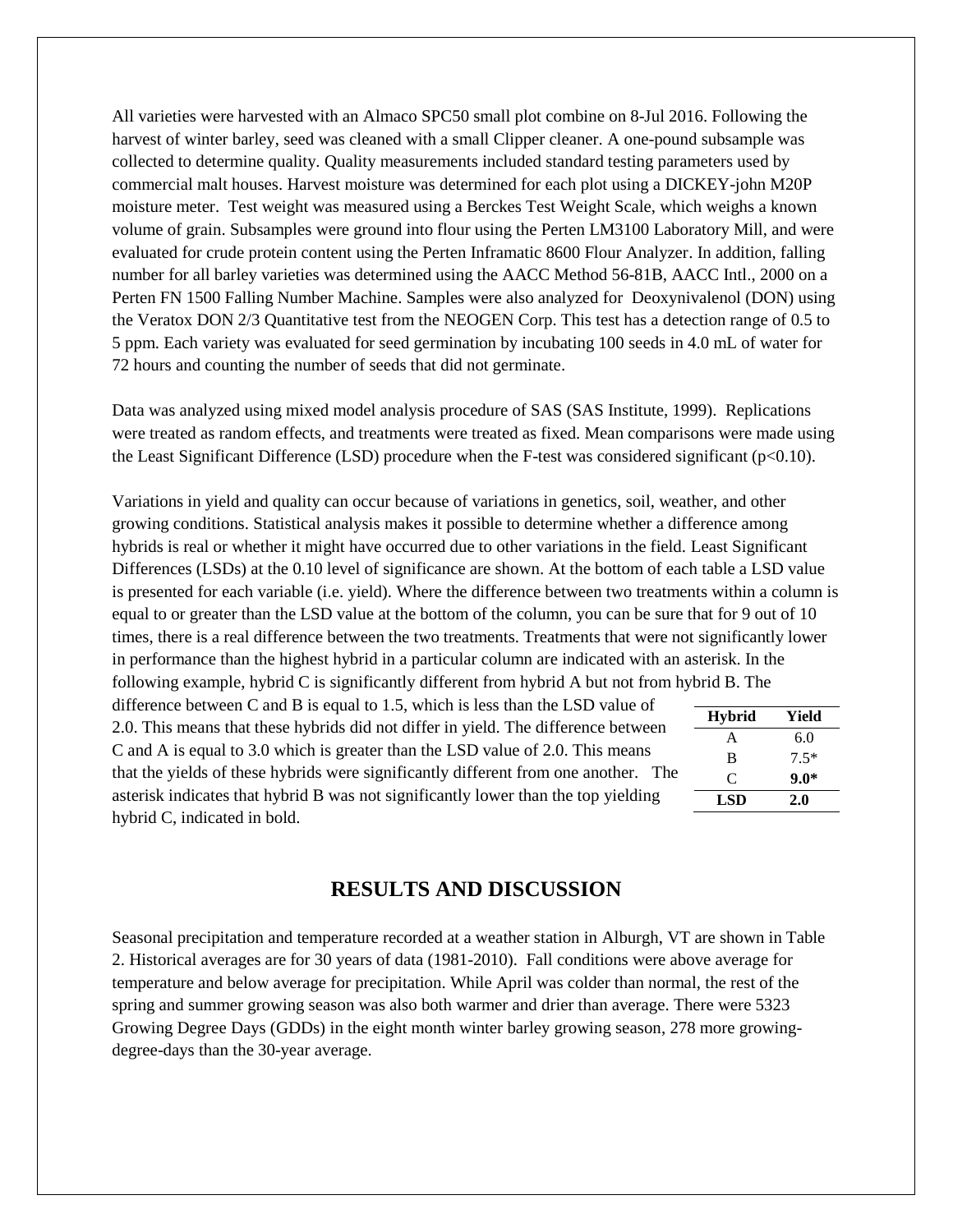| Table 2. Weather tiala for whiter barrey variety trial in Alburgh, VI. |          |               |          |               |           |          |          |          |
|------------------------------------------------------------------------|----------|---------------|----------|---------------|-----------|----------|----------|----------|
| Alburgh, VT                                                            | $Sen-15$ | <b>Oct-15</b> | $Nov-15$ | <b>Mar-16</b> | Apr- $16$ | $Mav-16$ | $Jun-16$ | $Jul-16$ |
| Average temperature $(^{\circ}F)$                                      | 65.2     | 46.5          | 42.2     | 33.9          | 39.8      | 58.1     | 65.8     | 70.7     |
| Departure from normal                                                  | 4.70     | $-1.60$       | 4.00     | 2.90          | $-4.90$   | 1.80     | 0.00     | 0.10     |
|                                                                        |          |               |          |               |           |          |          |          |
| Precipitation (inches)                                                 | 0.3      | 2.5           | 1.8      | 2.51          | 2.56      | 1.53     | 2.81     | 1.79     |
| Departure from normal                                                  | $-3.30$  | $-1.09$       | $-1.30$  | 0.29          | $-0.26$   | $-1.92$  | $-0.88$  | $-2.37$  |
|                                                                        |          |               |          |               |           |          |          |          |
| Growing Degree Days (base 32°F)                                        | 1010     | 464           | 329      | 209           | 291       | 803      | 1017     | 1201     |
| Departure from normal                                                  | 158      | $-37$         | 117      | 85            | -98       | 50       |          | 4        |

**Table 2. Weather data for winter barley variety trial in Alburgh, VT.**

\*Based on weather data from a Davis Instruments Vantage Pro2 with WeatherLink data logger. Historical averages are for 30 years of NOAA data (1981-2010) from Burlington, VT.

There were significant differences in populations, winter survival, yield, test weight, DON levels, and germination rate between treatments. There were no differences in between treatments in crude protein, falling number, or harvest moisture. Across trial, there were low DON levels, low test weight and low harvest moisture. There was also high falling number across the trial, with all treatments well above the 250 second industry minimum standard.

### *Impact of Seeding Rate:*

The seeding rate treatments differed significantly in populations, winter survival, and germination (Table 3). The 500 seeds **m<sup>2</sup>** treatment had the best winter survival at 99% survival. This was significantly higher than the other two treatments ( $p=0.01$ ). The 400 seeds  $m^2$  treatment had the highest germination at 92%. This was significantly different than the 500 seeds **m<sup>2</sup>** treatment at 86% germination but not significantly higher than the 300 seeds  $m^2$  treatment at 87% germination ( $p=0.01$ ).

| Seeding                | Populations | Winter   | Harvest   | Test                   | Harvest         |
|------------------------|-------------|----------|-----------|------------------------|-----------------|
| rate                   |             | Survival | moisture  | weight                 | yield           |
| $lbs$ ac <sup>-1</sup> | plants $m2$ | $\%$     | $\%$      | $lbs$ bu <sup>-1</sup> | $lbs$ $ac^{-1}$ |
| 300                    | 400         | 85       | 12.3      | 40.5                   | 2447            |
| 400                    | 420         | 88       | 12.2      | 39.5                   | 2572            |
| 500                    | 493*        | $99*$    | 11.2      | 38.7                   | 2835            |
| LSD(0.1)               | 68          | 10.8     | <b>NS</b> | <b>NS</b>              | <b>NS</b>       |
| Trial mean             | 438         | 91       | 11.9      | 39.6                   | 2618            |

#### **Table 3. Impact of seeding rate on barley harvest and quality, Alburgh, VT, 2015.**

| Seeding<br>rate        | Crude protein<br>@ 12% moisture | <b>DON</b> | Falling<br>number | Germination |
|------------------------|---------------------------------|------------|-------------------|-------------|
| $lbs$ ac <sup>-1</sup> | $\%$                            | ppm        | seconds           | $\%$        |
| 300                    | 8.52                            | 0.16       | 399               | $87.5*$     |
| 400                    | 7.91                            | 0.14       | 392               | $92.1*$     |
| 500                    | 7.85                            | 0.10       | 411               | 85.8        |
| LSD(0.1)               | <b>NS</b>                       | <b>NS</b>  | <b>NS</b>         | 4.6         |
| Trial mean             | 8.09                            | 0.13       | 401               | 88.5        |

\*Treatments with an asterisk are not significantly different than the top performer in **bold**.

NS – No significant difference amongst treatments.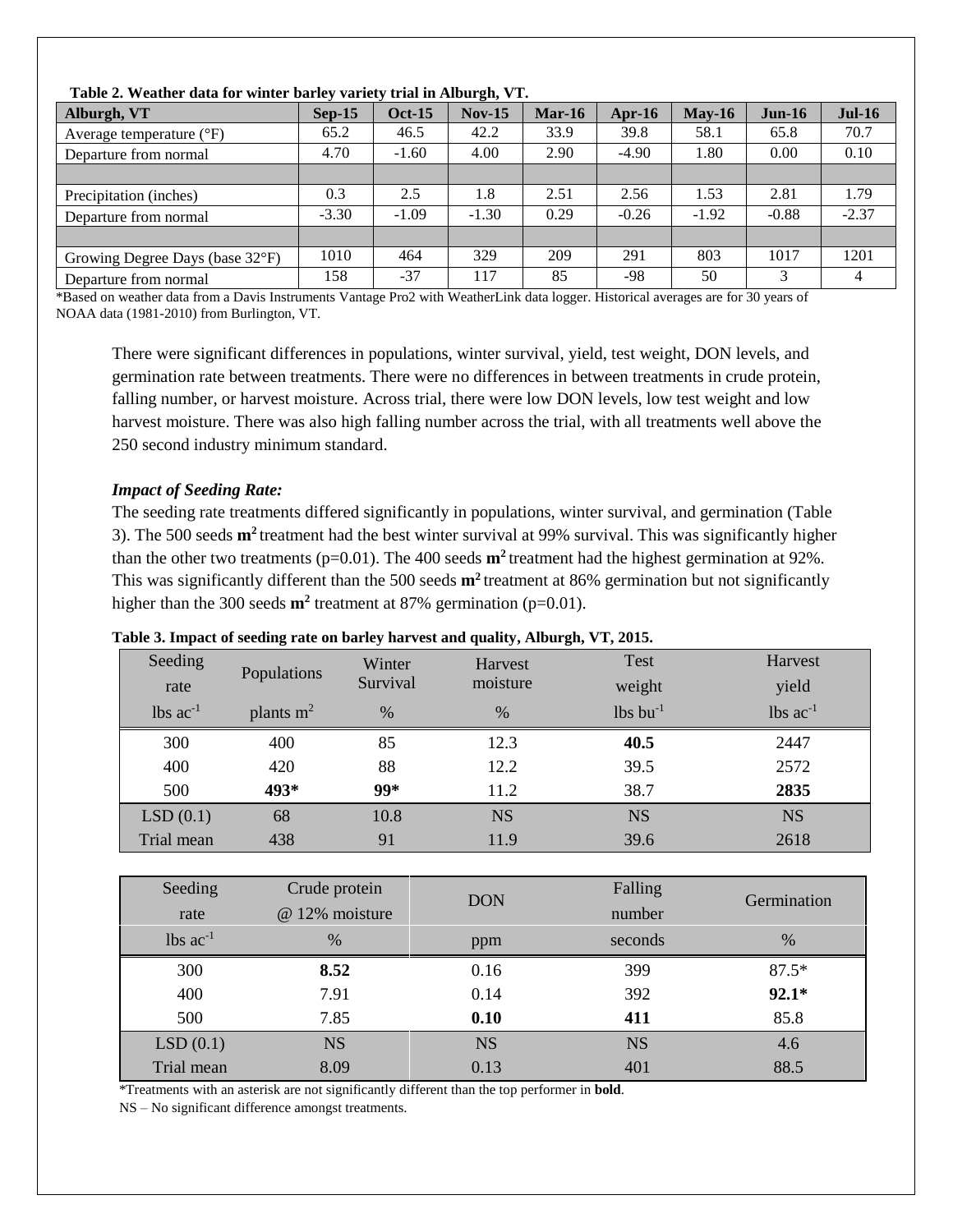## *Impact of Cover Crop:*

Cover crops tilled into the soil before the winter barley crop significantly impacted the yield of barley (Table 4). The control treatment with no cover crop had the highest yield. This was statisistically similar to the crimson clover and cover crop mix treatments, but higher than the sun hemp treatment ( $p=0.02$ ). Cover crop treatment did not impact the quality of the barley (Table 4).

| Cover<br>crop  | Populations | Winter<br>Survival | Harvest<br>moisture | <b>Test</b><br>weight  | Harvest<br>yield       |
|----------------|-------------|--------------------|---------------------|------------------------|------------------------|
|                | plants $m2$ | %                  | $\%$                | $lbs$ bu <sup>-1</sup> | $lbs$ ac <sup>-1</sup> |
| Control        | 417         | 91                 | 11.3                | 40.7                   | 2953*                  |
| Crimson Clover | 461         | 88                 | 11.1                | 39.9                   | 2868*                  |
| Sun Hemp       | 424         | 85                 | 12.7                | 39.8                   | 2240                   |
| Mix            | 449         | 98                 | 12.5                | 38                     | 2411*                  |
| LSD(0.1)       | <b>NS</b>   | <b>NS</b>          | <b>NS</b>           | <b>NS</b>              | 544                    |
| Trial mean     | 438         | 91                 | 11.9                | 39.6                   | 2618                   |
|                |             |                    |                     |                        |                        |

| Table 4. Impact of cover crop on barley harvest and quality, Alburgh, VT, 2016. |  |  |  |
|---------------------------------------------------------------------------------|--|--|--|
|---------------------------------------------------------------------------------|--|--|--|

| Cover          | Crude protein  | <b>DON</b> | Falling   | Germination |
|----------------|----------------|------------|-----------|-------------|
| crop           | @ 12% moisture |            | number    |             |
|                | $\%$           | ppm        | seconds   | $\%$        |
| Control        | 8.24           | 0.11       | 394       | 86.8        |
| Crimson Clover | 8.38           | 0.17       | 410       | 87.9        |
| Sun Hemp       | 8.31           | 0.10       | 394       | 91.1        |
| Mix            | 7.44           | 0.16       | 404       | 88.1        |
| LSD(0.1)       | <b>NS</b>      | <b>NS</b>  | <b>NS</b> | <b>NS</b>   |
| Trial mean     | 8.09           | 0.13       | 401       | 88.5        |

\*Treatments with an asterisk are not significantly different than the top performer in **bold**.

NS – No significant difference amongst treatments.

#### *Impact of Variety:*

Variety displayed the most significant differences of the treatments tested in this trial, with significant differences between the Wintmalt and Endeavor varieites in populations, winter survival, test weight, yield, DON levels, and germination (Table 5). Wintmalt had higher populations and winter survival than Endeavor (p<0.01). Wintmalt yielded 3209 lbs ac<sup>-1</sup> while Endeavor yielded 2027 lbs ac<sup>-1</sup>, over 1000 less lbs ac<sup>-1</sup> (p<0.01). Wintmalt also had higher test weight (p=0.01) although both were well below the industry standard of 48 lbs bu<sup>-1</sup>. While Endeavor was higher in DON (p=0.09), both varieties tested far below 1 ppm standard for human consumption.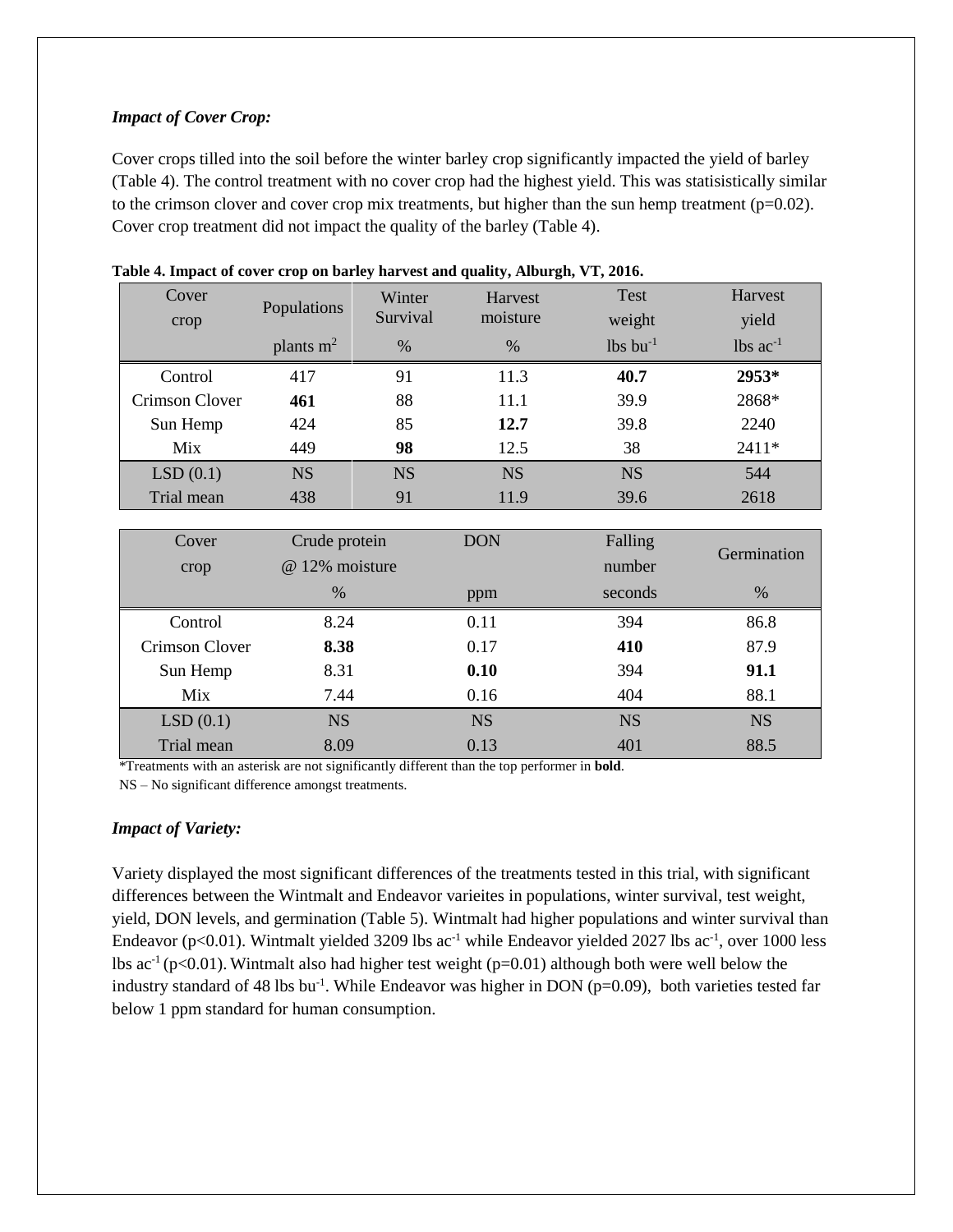| Variety    | Populations | Winter<br>Survival | Harvest<br>moisture | Test<br>weight         | Harvest<br>yield |
|------------|-------------|--------------------|---------------------|------------------------|------------------|
|            | plants $m2$ | $\%$               | $\%$                | $lbs$ bu <sup>-1</sup> | lbs $ac^{-1}$    |
| Endeavor   | 395         | $100*$             | 12.5                | 38.2                   | 2027             |
| Wintmalt   | 480*        | 74                 | 11.3                | 41*                    | 3209*            |
| LSD(0.1)   | 68          | 10.8               | <b>NS</b>           | 2.7                    | 544              |
| Trial mean | 438         | 87                 | 11.9                | 39.6                   | 2618             |
|            |             |                    |                     |                        |                  |
|            |             | Crude protein      | <b>DON</b>          | Falling                | Germination      |
| Variety    |             | @ 12% moisture     |                     | number                 |                  |
|            |             | %                  | ppm                 | seconds                | %                |
| Endeavor   |             | 8.28               | 0.17                | 391                    | $90.8*$          |
| Wintmalt   |             | 7.91               | $0.09*$             | 410                    | 86.1             |
| LSD(0.1)   |             | <b>NS</b>          | 0.07                | <b>NS</b>              | 88.5             |
| Trial mean |             | 8.09               | 0.13                | 401                    | 4.6              |

**Table 5. Impact of variety on barley harvest and quality, Alburgh, VT, 2016.**

\*Treatments with an asterisk are not significantly different than the top performer in **bold**.

NS – No significant difference amongst treatments.

#### *Interactions between treatments:*

There were very few significant interactions between treatments. There was a significant interaction between variety and cover crop in terms of winter survival and yield (in both cases, the interaction was between the Endeavor variety and sun hemp/clover cover crop mix treatments). The Endeavor variety and cover crop mix demonstrated the poorest winter survival (p<0.01) and lowest yield at 1798 lbs ac<sup>-1</sup>  $(p=0.02)$ .

# **DISCUSSION**

The warm, dry weather through most of the 2015-2016 winter barley growing season resulted in good yields and quality in winter barley. There was little snow cover to insulate the overwintering barley from cold damage, which affected some plots far more than others. The Wintmalt variety proved to overwinter much better in these conditions than the Endeavor barley, as well as having established better during the fall planting. The dry weather reduced disease pressure and there was little evidence of fusarium blight or the associated DON vomitoxin. The test weights for all barley treatments fell below the industry standard of 48 lbs bu<sup>-1</sup>. Crude protein levels were slightly low this year compared to industry standards for malting barley as well. Ideally, barley will have a crude protein of 9.0-12.0%. The goal of having nitrogen fixing cover crops was to improve the yield and crude protein concentrations of the barley. In 2016, the cover crop treatment did not impact crude protein and had little impacts on barley yields. The lower seeding rates of 300 and 400 seeds per m<sup>2</sup> had lower populations and lower winter survival than the higher seeding rate of 500 seeds per  $m^2$ , however theses differences did not result in significant differences in yield. These data in this study represent only one year and should not alone be used to make management decisions.